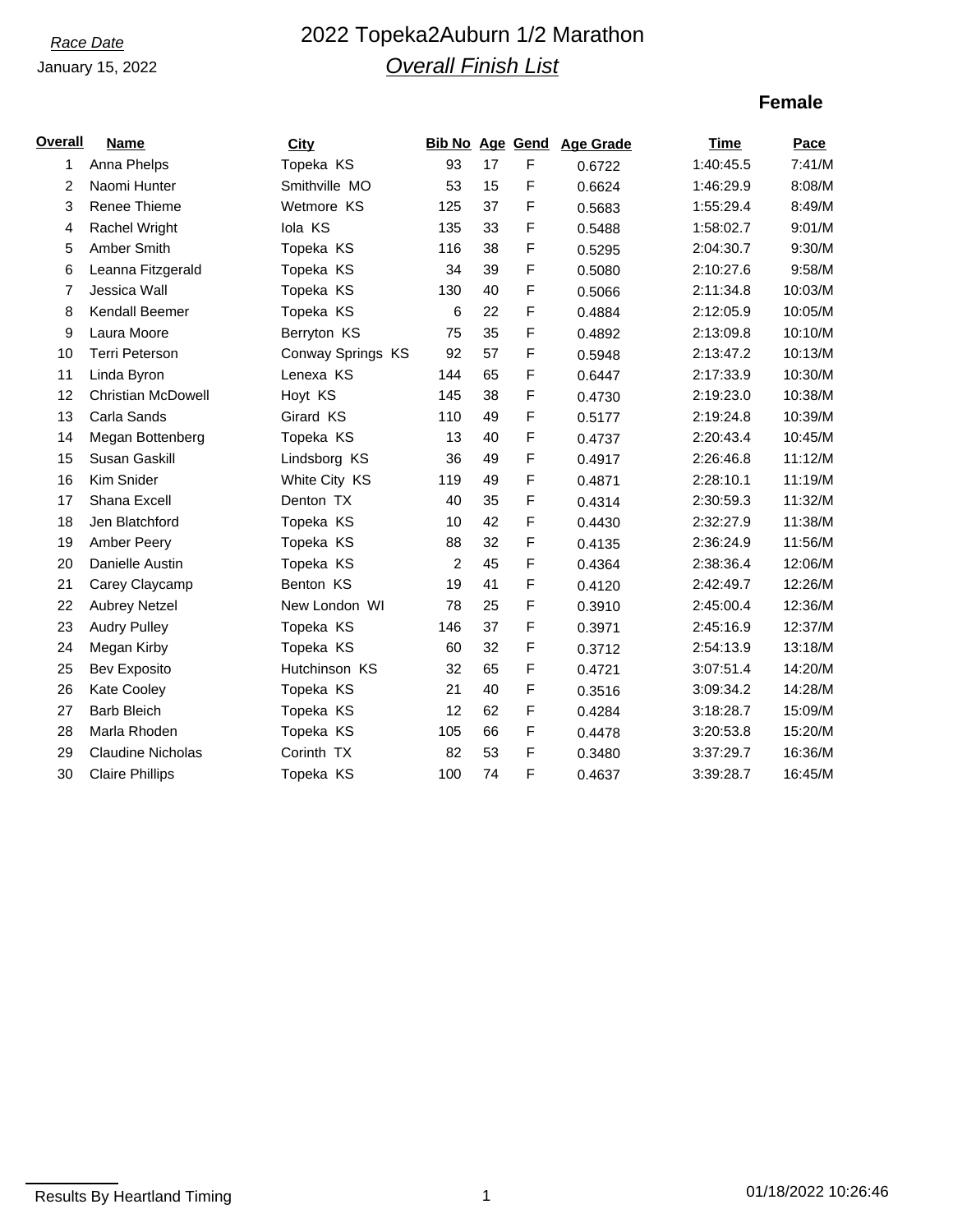## January 15, 2022

# *Race Date* 2022 Topeka2Auburn 1/2 Marathon *Overall Finish List*

## **Male**

| <u>Overall</u> | <b>Name</b>                 | <b>City</b>        |     |    |   | Bib No Age Gend Age Grade | Time      | <b>Pace</b> |
|----------------|-----------------------------|--------------------|-----|----|---|---------------------------|-----------|-------------|
| 1              | <b>Daniel Elliott</b>       | Topeka KS          | 28  | 30 | М | 0.6807                    | 1:25:13.9 | 6:30/M      |
| 2              | Matt O'Reilly               | Lawrence KS        | 87  | 37 | M | 0.6766                    | 1:26:52.4 | 6:38/M      |
| 3              | Rob Hays                    | Topeka KS          | 143 | 55 | M | 0.7694                    | 1:28:22.3 | 6:45/M      |
| 4              | Anson Appelhanz             | Topeka KS          | 1   | 17 | M | 0.6370                    | 1:31:50.9 | 7:01/M      |
| 5              | Stephen Grimmett            | Topeka KS          | 148 | 45 | M | 0.6573                    | 1:34:47.8 | 7:14/M      |
| 6              | Michael Kennett             | Topeka KS          | 58  | 38 | M | 0.6190                    | 1:35:27.0 | 7:17/M      |
| 7              | Luke Phelps-Roper           | Topeka KS          | 99  | 19 | M | 0.6067                    | 1:35:37.6 | 7:18/M      |
| 8              | <b>Chase Perkins</b>        | Tecumseh KS        | 90  | 20 | M | 0.6036                    | 1:36:06.6 | 7:20/M      |
| 9              | Ethan Koch                  | Topeka KS          | 62  | 29 | M | 0.5977                    | 1:37:03.8 | 7:25/M      |
| 10             | Seth Phelps                 | Topeka KS          | 97  | 20 | M | 0.5808                    | 1:39:53.0 | 7:37/M      |
| 11             | Elijah Phelps               | Topeka KS          | 95  | 15 | M | 0.6006                    | 1:40:02.6 | 7:38/M      |
| 12             | <b>Brent Roper</b>          | Topeka KS          | 107 | 58 | M | 0.6897                    | 1:41:21.0 | 7:44/M      |
| 13             | Luke Wiens                  | Topeka KS          | 133 | 41 | M | 0.5735                    | 1:45:07.3 | 8:01/M      |
| 14             | Justin Newhouse             | Topeka KS          | 80  | 45 | M | 0.5876                    | 1:46:02.6 | 8:06/M      |
| 15             | <b>Gabriel Phelps-Roper</b> | Topeka KS          | 98  | 26 | M | 0.5350                    | 1:48:26.6 | 8:17/M      |
| 16             | <b>Todd Lowe</b>            | Topeka KS          | 69  | 56 | M | 0.6294                    | 1:49:00.4 | 8:19/M      |
| 17             | David Levan                 | Newton KS          | 66  | 51 | M | 0.5976                    | 1:49:45.3 | 8:23/M      |
| 18             | Mike Blatchford             | Topeka KS          | 11  | 45 | M | 0.5637                    | 1:50:32.2 | 8:26/M      |
| 19             | Jonathan Prosser            | Topeka KS          | 101 | 32 | M | 0.5159                    | 1:52:28.9 | 8:35/M      |
| 20             | Kyle Lewis                  | Topeka KS          | 67  | 27 | M | 0.5039                    | 1:55:08.6 | 8:47/M      |
| 21             | David Ebelke                | Prairie Village KS | 26  | 66 | M | 0.6524                    | 1:55:49.2 | 8:50/M      |
| 22             | <b>Mark Elliott</b>         | Topeka KS          | 29  | 58 | M | 0.5994                    | 1:56:37.5 | 8:54/M      |
| 23             | Tim Budge                   | Topeka KS          | 16  | 45 | M | 0.5326                    | 1:56:59.4 | 8:56/M      |
| 24             | <b>Neal Farron</b>          | Topeka KS          | 33  | 61 | M | 0.6128                    | 1:57:21.2 | 8:58/M      |
| 25             | Balaji Datti                | Topeka KS          | 140 | 44 | M | 0.5208                    | 1:58:38.5 | 9:03/M      |
| 26             | Alex Bird                   | Rossville KS       | 8   | 25 | M | 0.4889                    | 1:58:40.5 | 9:04/M      |
| 27             | Jon Young                   | Norman OK          | 137 | 46 | M | 0.5285                    | 1:58:53.0 | 9:05/M      |
| 28             | Maverick Steinhoff          | Topeka KS          | 123 | 21 | M | 0.4837                    | 1:59:55.9 | 9:09/M      |
| 29             | Andrew Kirby                | Topeka KS          | 59  | 34 | M | 0.4776                    | 2:01:49.4 | 9:18/M      |
| 30             | <b>Shane Plemons</b>        | Topeka KS          | 141 | 46 | M | 0.5036                    | 2:04:45.1 | 9:31/M      |
| 31             | <b>Dustin Trout</b>         | Topeka KS          | 127 | 37 | M | 0.4608                    | 2:07:33.6 | 9:44/M      |
| 32             | Caleb Harvey                | Topeka KS          | 44  | 32 | M | 0.4535                    | 2:07:58.2 | 9:46/M      |
| 33             | <b>Blaine Moore</b>         | Ozawkie KS         | 74  | 51 | M | 0.5125                    | 2:07:58.4 | 9:46/M      |
| 34             | Justin Combs                | Derby KS           | 20  | 50 | M | 0.5078                    | 2:08:03.4 | 9:47/M      |
| 35             | <b>Aron Moriarty</b>        | Lawrence KS        | 76  | 51 | M | 0.5056                    | 2:09:44.3 | 9:54/M      |
| 36             | Josiah Niehoff              | Baldwin City KS    | 83  | 17 | M | 0.4479                    | 2:10:37.4 | 9:58/M      |
| 37             | Kenny Niehoff               | Baldwin City KS    | 84  | 48 | M | 0.4886                    | 2:10:47.8 | 9:59/M      |
| 38             | Fritz Menninger             | Topeka KS          | 155 | 64 | M | 0.5647                    | 2:11:09.1 | 10:01/M     |
| 39             | Jason Emry                  | Lawrence KS        | 30  | 50 | M | 0.4938                    | 2:11:41.2 | 10:03/M     |
| 40             | Aaron Wilson                | Wichita KS         | 134 | 47 | M | 0.4691                    | 2:15:05.4 | 10:19/M     |
| 41             | Kevin Browning              | Topeka KS          | 14  | 48 | M | 0.4700                    | 2:15:58.7 | 10:23/M     |
| 42             | Jacob Heine                 | Topeka KS          | 47  | 41 | M | 0.4429                    | 2:16:08.1 | 10:24/M     |
| 43             | Jason Simecka               | Topeka KS          | 114 | 51 | M | 0.4749                    | 2:18:07.1 | 10:33/M     |
| 44             | <b>Brad Hermann</b>         | Topeka KS          | 49  | 50 | M | 0.4616                    | 2:20:52.2 | 10:45/M     |
| 45             | Jeremiah Nieves             | Junction City KS   | 85  | 19 | M | 0.4084                    | 2:22:02.6 | 10:51/M     |
| 46             | <b>Ben Phelps</b>           | Topeka KS          | 94  | 46 | M | 0.4406                    | 2:22:35.7 | 10:53/M     |
| 47             | <b>Brad Rhoden</b>          | Topeka KS          | 31  | 69 | М | 0.5344                    | 2:25:49.8 | 11:08/M     |